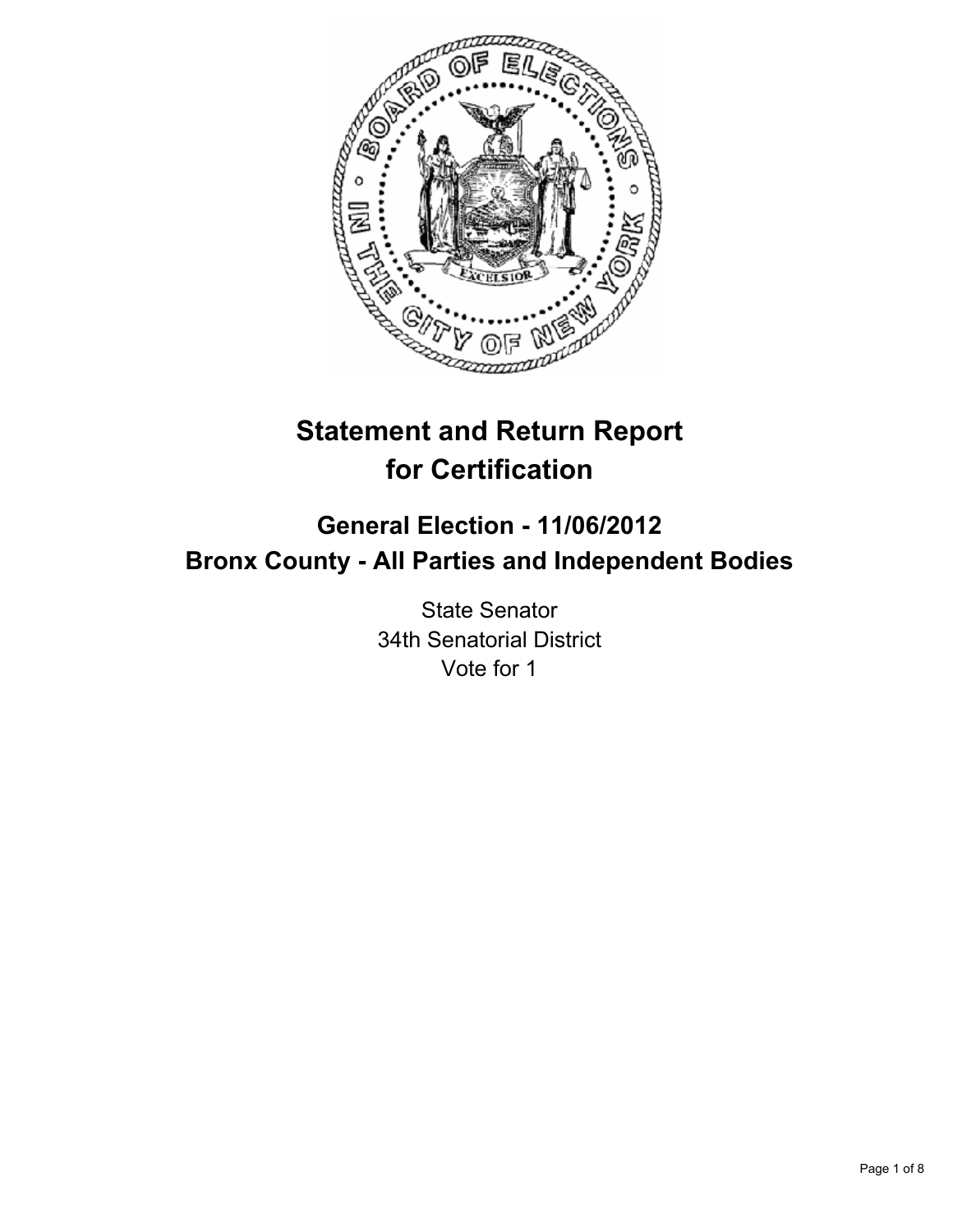

| <b>PUBLIC COUNTER</b>                                    | 3,201 |
|----------------------------------------------------------|-------|
| <b>EMERGENCY</b>                                         | 0     |
| <b>ABSENTEE/MILITARY</b>                                 | 88    |
| <b>FEDERAL</b>                                           | 18    |
| <b>SPECIAL PRESIDENTIAL</b>                              | 0     |
| <b>AFFIDAVIT</b>                                         | 574   |
| <b>Total Ballots</b>                                     | 3,881 |
| Less - Inapplicable Federal/Special Presidential Ballots | (18)  |
| <b>Total Applicable Ballots</b>                          | 3,863 |
| JEFFREY D. KLEIN (DEMOCRATIC)                            | 2,728 |
| JEFFREY D. KLEIN (REPUBLICAN)                            | 241   |
| ELIZABETH PERRI (CONSERVATIVE)                           | 92    |
| JEFFREY D. KLEIN (WORKING FAMILIES)                      | 61    |
| JEFFREY D. KLEIN (INDEPENDENCE)                          | 15    |
| <b>CARL LUNDGREN (GREEN)</b>                             | 47    |
| <b>Total Votes</b>                                       | 3,184 |
| Unrecorded                                               | 679   |

| <b>PUBLIC COUNTER</b>                                    | 15,727 |
|----------------------------------------------------------|--------|
| <b>EMERGENCY</b>                                         | 0      |
| ABSENTEE/MILITARY                                        | 622    |
| <b>FEDERAL</b>                                           | 81     |
| <b>SPECIAL PRESIDENTIAL</b>                              | 0      |
| <b>AFFIDAVIT</b>                                         | 1,608  |
| <b>Total Ballots</b>                                     | 18,038 |
| Less - Inapplicable Federal/Special Presidential Ballots | (81)   |
| <b>Total Applicable Ballots</b>                          | 17,957 |
| JEFFREY D. KLEIN (DEMOCRATIC)                            | 11,888 |
| JEFFREY D. KLEIN (REPUBLICAN)                            | 2,533  |
| ELIZABETH PERRI (CONSERVATIVE)                           | 618    |
| JEFFREY D. KLEIN (WORKING FAMILIES)                      | 377    |
| JEFFREY D. KLEIN (INDEPENDENCE)                          | 119    |
| CARL LUNDGREN (GREEN)                                    | 209    |
| MATTHEW MICHAEL CRUZ (WRITE-IN)                          | 1      |
| UNATTRIBUTABLE WRITE-IN (WRITE-IN)                       | 3      |
| <b>Total Votes</b>                                       | 15,748 |
| Unrecorded                                               | 2,209  |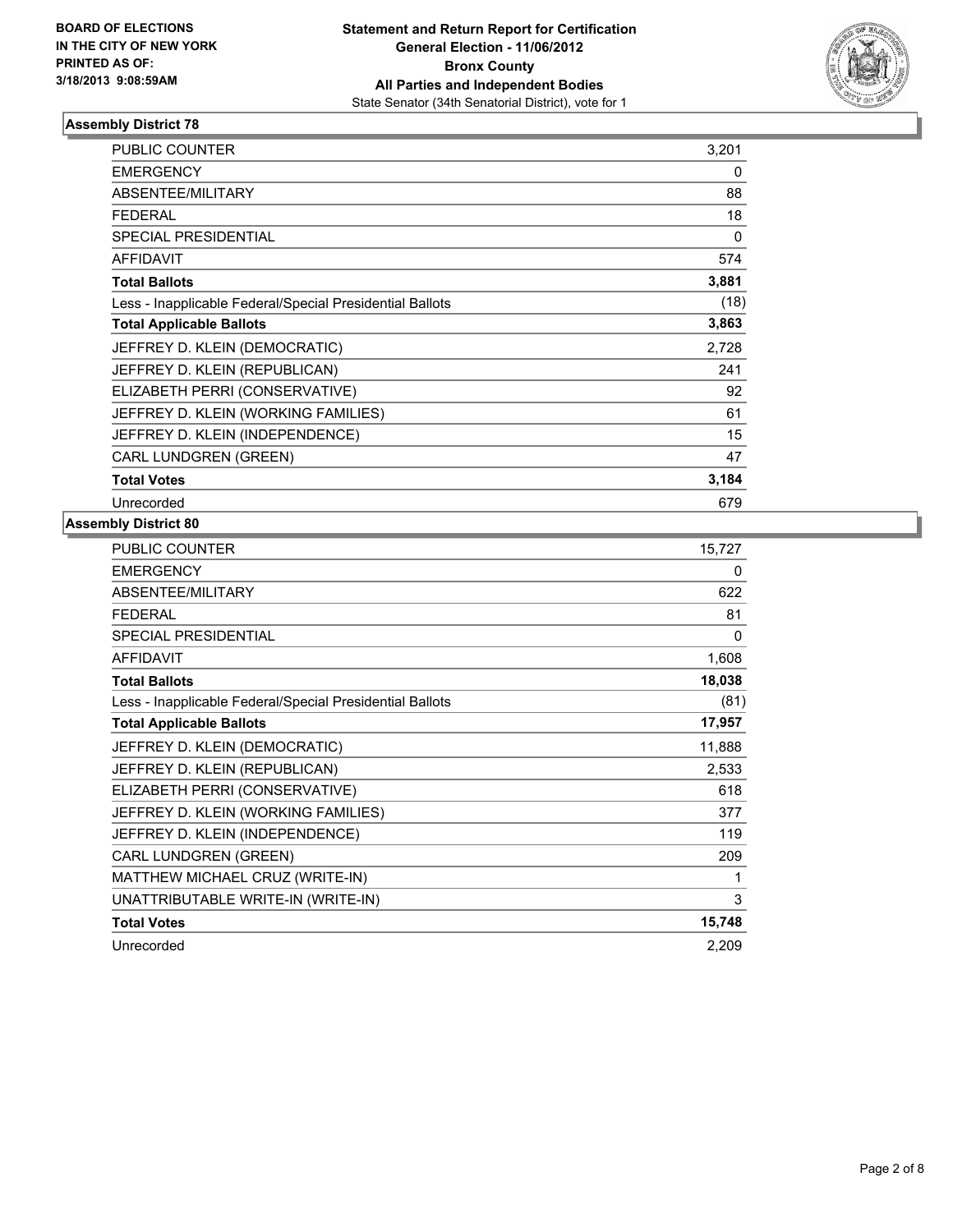

| <b>PUBLIC COUNTER</b>                                    | 24,912       |
|----------------------------------------------------------|--------------|
| EMERGENCY                                                | 0            |
| ABSENTEE/MILITARY                                        | 1,114        |
| <b>FEDERAL</b>                                           | 425          |
| <b>SPECIAL PRESIDENTIAL</b>                              | 0            |
| <b>AFFIDAVIT</b>                                         | 1,687        |
| <b>Total Ballots</b>                                     | 28,138       |
| Less - Inapplicable Federal/Special Presidential Ballots | (425)        |
| <b>Total Applicable Ballots</b>                          | 27,713       |
| JEFFREY D. KLEIN (DEMOCRATIC)                            | 18,339       |
| JEFFREY D. KLEIN (REPUBLICAN)                            | 3,858        |
| ELIZABETH PERRI (CONSERVATIVE)                           | 1,238        |
| JEFFREY D. KLEIN (WORKING FAMILIES)                      | 717          |
| JEFFREY D. KLEIN (INDEPENDENCE)                          | 245          |
| CARL LUNDGREN (GREEN)                                    | 602          |
| <b>BARACK OBAMA (WRITE-IN)</b>                           | 1            |
| CHRISTOPHER W. FORD (WRITE-IN)                           | 1            |
| DAVID A GREEN MD (WRITE-IN)                              | 1            |
| <b>GOUNR KOPPRA (WRITE-IN)</b>                           | 1            |
| JACQUELINE KUHLS (WRITE-IN)                              | 1            |
| JEFFREY DHLEIN (WRITE-IN)                                | 1            |
| JEFFREY KLEIN (WRITE-IN)                                 | $\mathbf{1}$ |
| KOLU K. BAYSAH (WRITE-IN)                                | $\mathbf{1}$ |
| MARGARET GROARKE (WRITE-IN)                              | 10           |
| MARMET GROARTTE (WRITE-IN)                               | 1            |
| MARMET GROPROITE (WRITE-IN)                              | 1            |
| MIKE JORDAN (WRITE-IN)                                   | $\mathbf{1}$ |
| MITCHELL ADLER (WRITE-IN)                                | $\mathbf{1}$ |
| SAL MELODY BERKAUIS (WRITE-IN)                           | 1            |
| SEBASTIAN ELGARO MARTINEZ (WRITE-IN)                     | 1            |
| SEBASTIAN MARTINEZ (WRITE-IN)                            | 2            |
| UNATTRIBUTABLE WRITE-IN (WRITE-IN)                       | 6            |
| <b>Total Votes</b>                                       | 25,031       |
| Unrecorded                                               | 2,682        |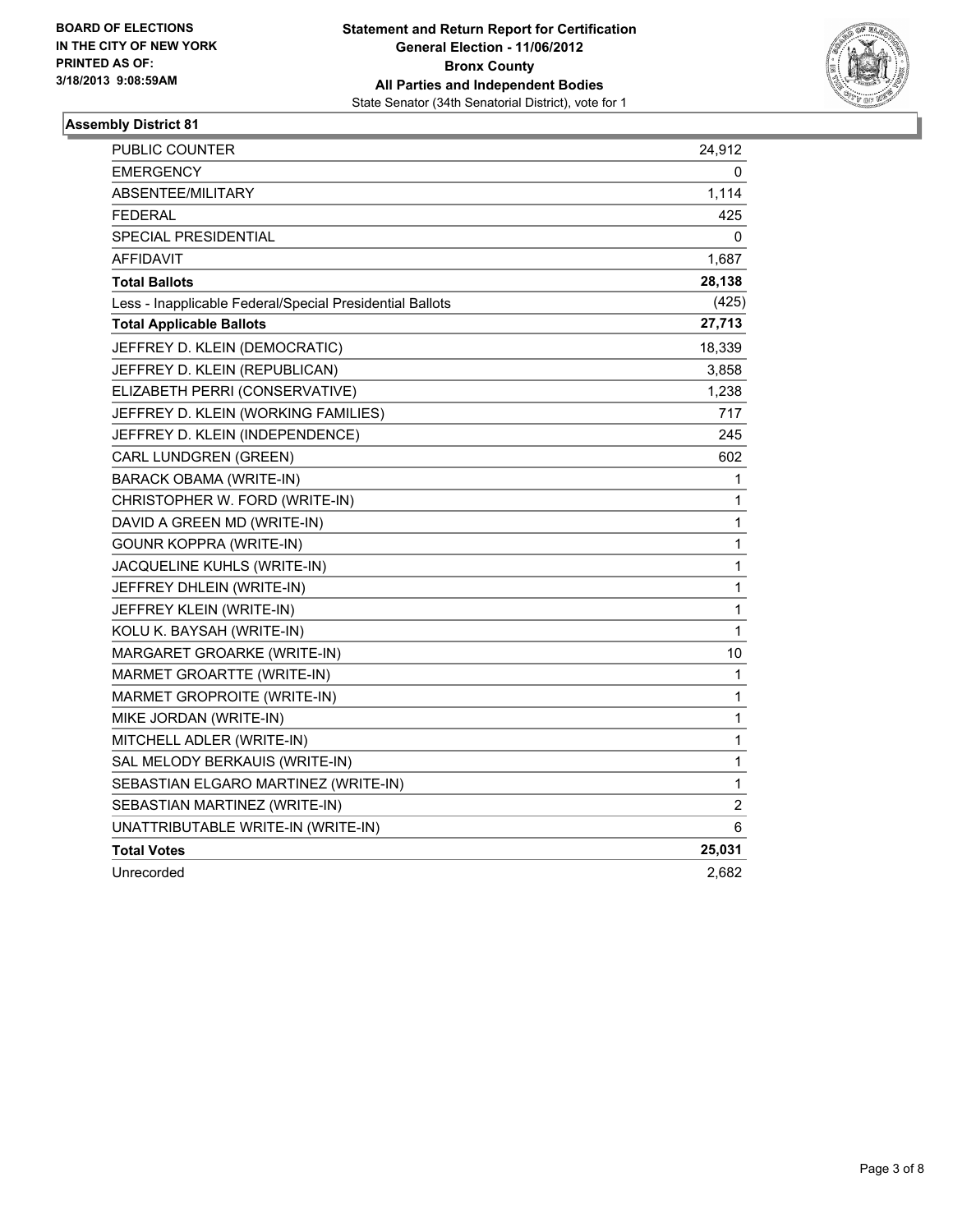

| PUBLIC COUNTER                                           | 22,532         |
|----------------------------------------------------------|----------------|
| <b>EMERGENCY</b>                                         | 76             |
| ABSENTEE/MILITARY                                        | 590            |
| <b>FFDFRAL</b>                                           | 87             |
| <b>SPECIAL PRESIDENTIAL</b>                              | 0              |
| <b>AFFIDAVIT</b>                                         | 2,141          |
| <b>Total Ballots</b>                                     | 25,426         |
| Less - Inapplicable Federal/Special Presidential Ballots | (87)           |
| <b>Total Applicable Ballots</b>                          | 25,339         |
| JEFFREY D. KLEIN (DEMOCRATIC)                            | 14,967         |
| JEFFREY D. KLEIN (REPUBLICAN)                            | 5,574          |
| ELIZABETH PERRI (CONSERVATIVE)                           | 1,265          |
| JEFFREY D. KLEIN (WORKING FAMILIES)                      | 605            |
| JEFFREY D. KLEIN (INDEPENDENCE)                          | 223            |
| CARL LUNDGREN (GREEN)                                    | 253            |
| ADAM MALARASE (WRITE-IN)                                 | 1              |
| MATTHEW KNOX (WRITE-IN)                                  | 1              |
| THOMAS G LOTT (WRITE-IN)                                 | 1              |
| UNATTRIBUTABLE WRITE-IN (WRITE-IN)                       | $\overline{2}$ |
| <b>VERMIN SUPREME (WRITE-IN)</b>                         | 1              |
| <b>Total Votes</b>                                       | 22,893         |
| Unrecorded                                               | 2.446          |

| <b>PUBLIC COUNTER</b>                                    | 0              |
|----------------------------------------------------------|----------------|
| <b>EMERGENCY</b>                                         | 0              |
| <b>ABSENTEE/MILITARY</b>                                 | $\mathbf{0}$   |
| <b>FEDERAL</b>                                           | 0              |
| <b>SPECIAL PRESIDENTIAL</b>                              | 0              |
| <b>AFFIDAVIT</b>                                         | 3              |
| <b>Total Ballots</b>                                     | 3              |
| Less - Inapplicable Federal/Special Presidential Ballots | 0              |
| <b>Total Applicable Ballots</b>                          | 3              |
| JEFFREY D. KLEIN (DEMOCRATIC)                            | 1              |
| JEFFREY D. KLEIN (REPUBLICAN)                            | $\mathbf{0}$   |
| ELIZABETH PERRI (CONSERVATIVE)                           | 0              |
| JEFFREY D. KLEIN (WORKING FAMILIES)                      | 0              |
| JEFFREY D. KLEIN (INDEPENDENCE)                          | $\mathbf{0}$   |
| <b>CARL LUNDGREN (GREEN)</b>                             | 0              |
| <b>Total Votes</b>                                       | 1              |
| Unrecorded                                               | $\overline{2}$ |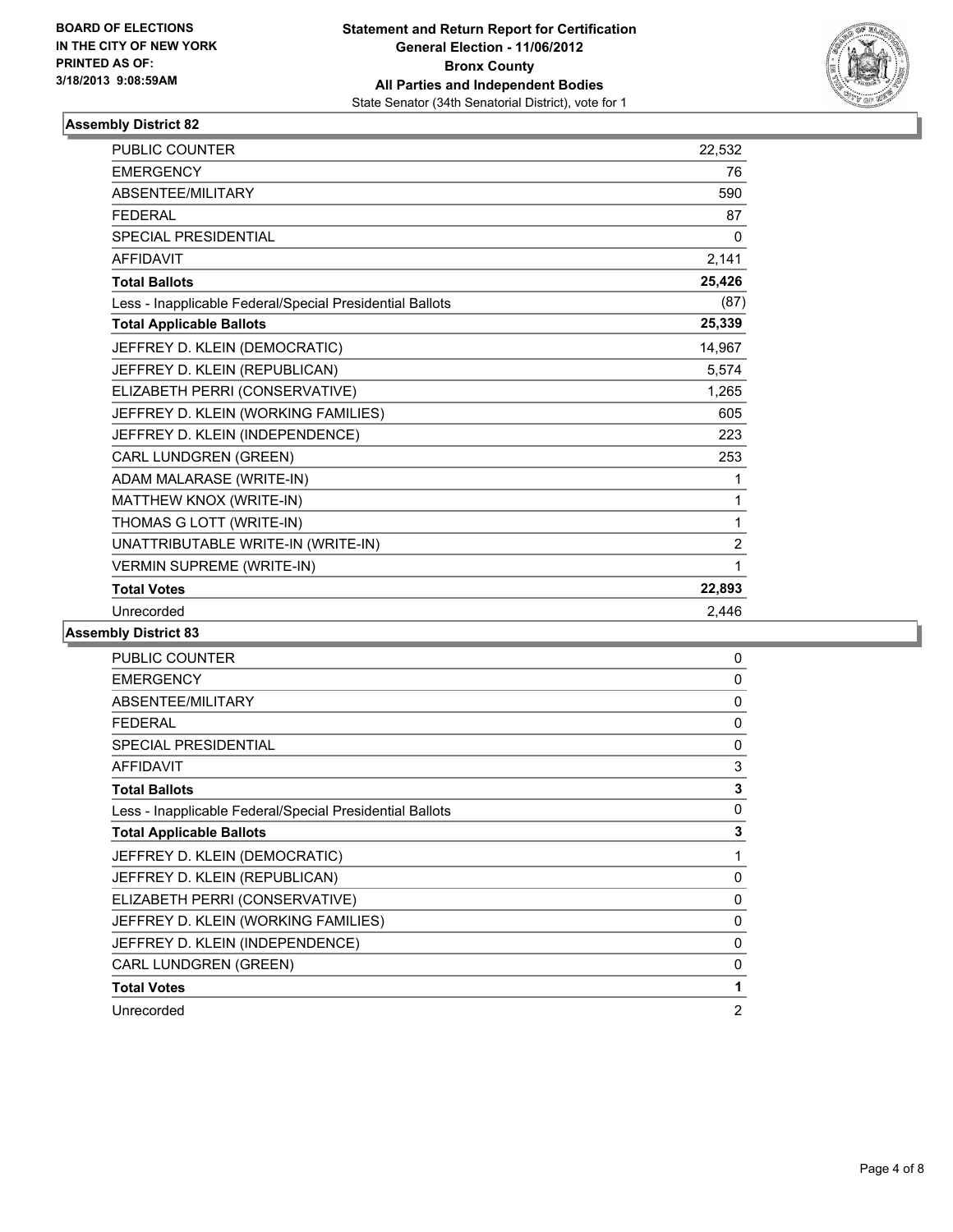

| <b>PUBLIC COUNTER</b>                                    | 388      |
|----------------------------------------------------------|----------|
| <b>EMERGENCY</b>                                         | 0        |
| ABSENTEE/MILITARY                                        | 5        |
| <b>FEDERAL</b>                                           | 1        |
| <b>SPECIAL PRESIDENTIAL</b>                              | $\Omega$ |
| <b>AFFIDAVIT</b>                                         | 56       |
| <b>Total Ballots</b>                                     | 450      |
| Less - Inapplicable Federal/Special Presidential Ballots | (1)      |
| <b>Total Applicable Ballots</b>                          | 449      |
| JEFFREY D. KLEIN (DEMOCRATIC)                            | 360      |
| JEFFREY D. KLEIN (REPUBLICAN)                            | 6        |
| ELIZABETH PERRI (CONSERVATIVE)                           | 9        |
| JEFFREY D. KLEIN (WORKING FAMILIES)                      | 5        |
| JEFFREY D. KLEIN (INDEPENDENCE)                          | $\Omega$ |
| <b>CARL LUNDGREN (GREEN)</b>                             | 2        |
| <b>Total Votes</b>                                       | 382      |
| Unrecorded                                               | 67       |

| <b>PUBLIC COUNTER</b>                                    | 5,586    |
|----------------------------------------------------------|----------|
| <b>EMERGENCY</b>                                         | 0        |
| ABSENTEE/MILITARY                                        | 89       |
| FEDERAL                                                  | 11       |
| <b>SPECIAL PRESIDENTIAL</b>                              | $\Omega$ |
| <b>AFFIDAVIT</b>                                         | 801      |
| <b>Total Ballots</b>                                     | 6,487    |
| Less - Inapplicable Federal/Special Presidential Ballots | (11)     |
| <b>Total Applicable Ballots</b>                          | 6,476    |
| JEFFREY D. KLEIN (DEMOCRATIC)                            | 5,017    |
| JEFFREY D. KLEIN (REPUBLICAN)                            | 186      |
| ELIZABETH PERRI (CONSERVATIVE)                           | 118      |
| JEFFREY D. KLEIN (WORKING FAMILIES)                      | 83       |
| JEFFREY D. KLEIN (INDEPENDENCE)                          | 15       |
| <b>CARL LUNDGREN (GREEN)</b>                             | 35       |
| <b>Total Votes</b>                                       | 5,454    |
| Unrecorded                                               | 1,022    |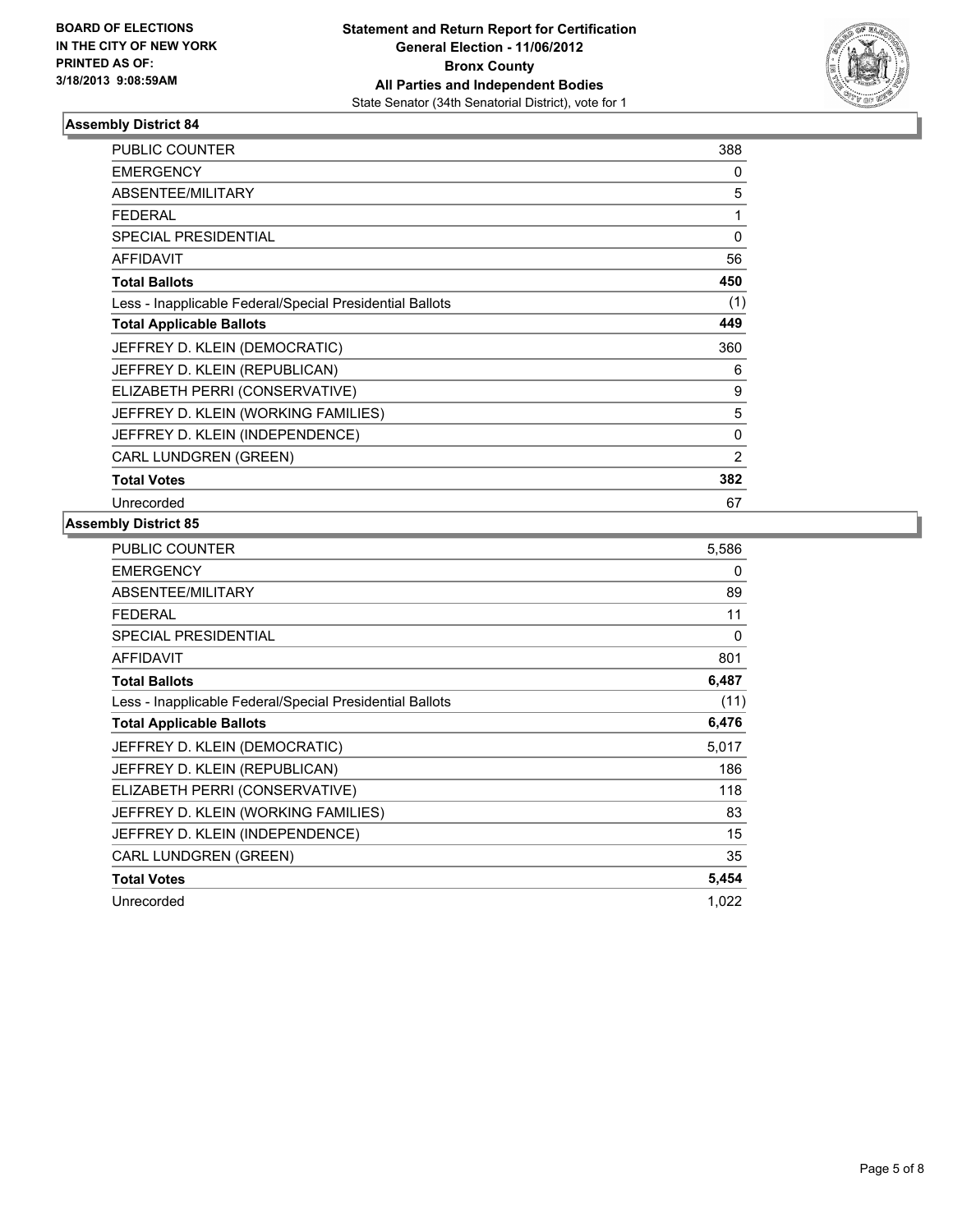

| <b>PUBLIC COUNTER</b>                                    | 5,111 |
|----------------------------------------------------------|-------|
| <b>EMERGENCY</b>                                         | 46    |
| ABSENTEE/MILITARY                                        | 77    |
| <b>FEDERAL</b>                                           | 13    |
| <b>SPECIAL PRESIDENTIAL</b>                              | 0     |
| <b>AFFIDAVIT</b>                                         | 765   |
| <b>Total Ballots</b>                                     | 6,012 |
| Less - Inapplicable Federal/Special Presidential Ballots | (13)  |
| <b>Total Applicable Ballots</b>                          | 5,999 |
| JEFFREY D. KLEIN (DEMOCRATIC)                            | 4,472 |
| JEFFREY D. KLEIN (REPUBLICAN)                            | 303   |
| ELIZABETH PERRI (CONSERVATIVE)                           | 120   |
| JEFFREY D. KLEIN (WORKING FAMILIES)                      | 79    |
| JEFFREY D. KLEIN (INDEPENDENCE)                          | 25    |
| CARL LUNDGREN (GREEN)                                    | 46    |
| <b>Total Votes</b>                                       | 5,045 |
| Unrecorded                                               | 954   |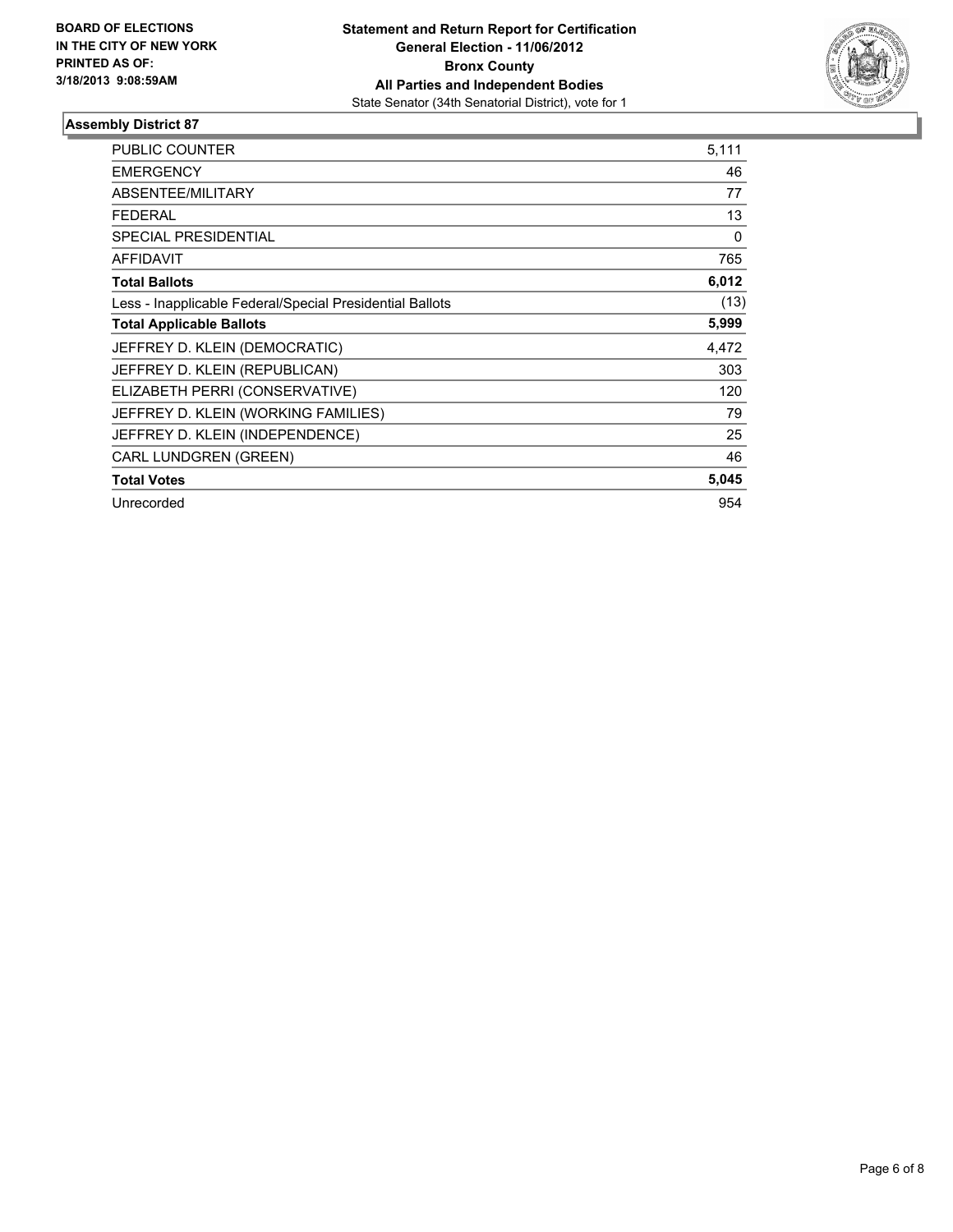

#### **Total for State Senator (34th Senatorial District) - Bronx County**

| PUBLIC COUNTER                                           | 77,457       |
|----------------------------------------------------------|--------------|
| <b>EMERGENCY</b>                                         | 122          |
| ABSENTEE/MILITARY                                        | 2,585        |
| <b>FEDERAL</b>                                           | 636          |
| SPECIAL PRESIDENTIAL                                     | 0            |
| <b>AFFIDAVIT</b>                                         | 7,635        |
| <b>Total Ballots</b>                                     | 88,435       |
| Less - Inapplicable Federal/Special Presidential Ballots | (636)        |
| <b>Total Applicable Ballots</b>                          | 87,799       |
| JEFFREY D. KLEIN (DEMOCRATIC)                            | 57,772       |
| JEFFREY D. KLEIN (REPUBLICAN)                            | 12,701       |
| ELIZABETH PERRI (CONSERVATIVE)                           | 3,460        |
| JEFFREY D. KLEIN (WORKING FAMILIES)                      | 1,927        |
| JEFFREY D. KLEIN (INDEPENDENCE)                          | 642          |
| CARL LUNDGREN (GREEN)                                    | 1,194        |
| ADAM MALARASE (WRITE-IN)                                 | 1            |
| BARACK OBAMA (WRITE-IN)                                  | 1            |
| CHRISTOPHER W. FORD (WRITE-IN)                           | 1            |
| DAVID A GREEN MD (WRITE-IN)                              | 1            |
| <b>GOUNR KOPPRA (WRITE-IN)</b>                           | 1            |
| JACQUELINE KUHLS (WRITE-IN)                              | 1            |
| JEFFREY DHLEIN (WRITE-IN)                                | 1            |
| JEFFREY KLEIN (WRITE-IN)                                 | 1            |
| KOLU K. BAYSAH (WRITE-IN)                                | 1            |
| MARGARET GROARKE (WRITE-IN)                              | 10           |
| MARMET GROARTTE (WRITE-IN)                               | 1            |
| MARMET GROPROITE (WRITE-IN)                              | 1            |
| MATTHEW KNOX (WRITE-IN)                                  | 1            |
| MATTHEW MICHAEL CRUZ (WRITE-IN)                          | 1            |
| MIKE JORDAN (WRITE-IN)                                   | 1            |
| MITCHELL ADLER (WRITE-IN)                                | 1            |
| SAL MELODY BERKAUIS (WRITE-IN)                           | 1            |
| SEBASTIAN ELGARO MARTINEZ (WRITE-IN)                     | 1            |
| SEBASTIAN MARTINEZ (WRITE-IN)                            | $\mathbf{2}$ |
| THOMAS G LOTT (WRITE-IN)                                 | 1            |
| UNATTRIBUTABLE WRITE-IN (WRITE-IN)                       | 11           |
| <b>VERMIN SUPREME (WRITE-IN)</b>                         | 1            |
| <b>Total Votes</b>                                       | 77,738       |
| Unrecorded                                               | 10,061       |